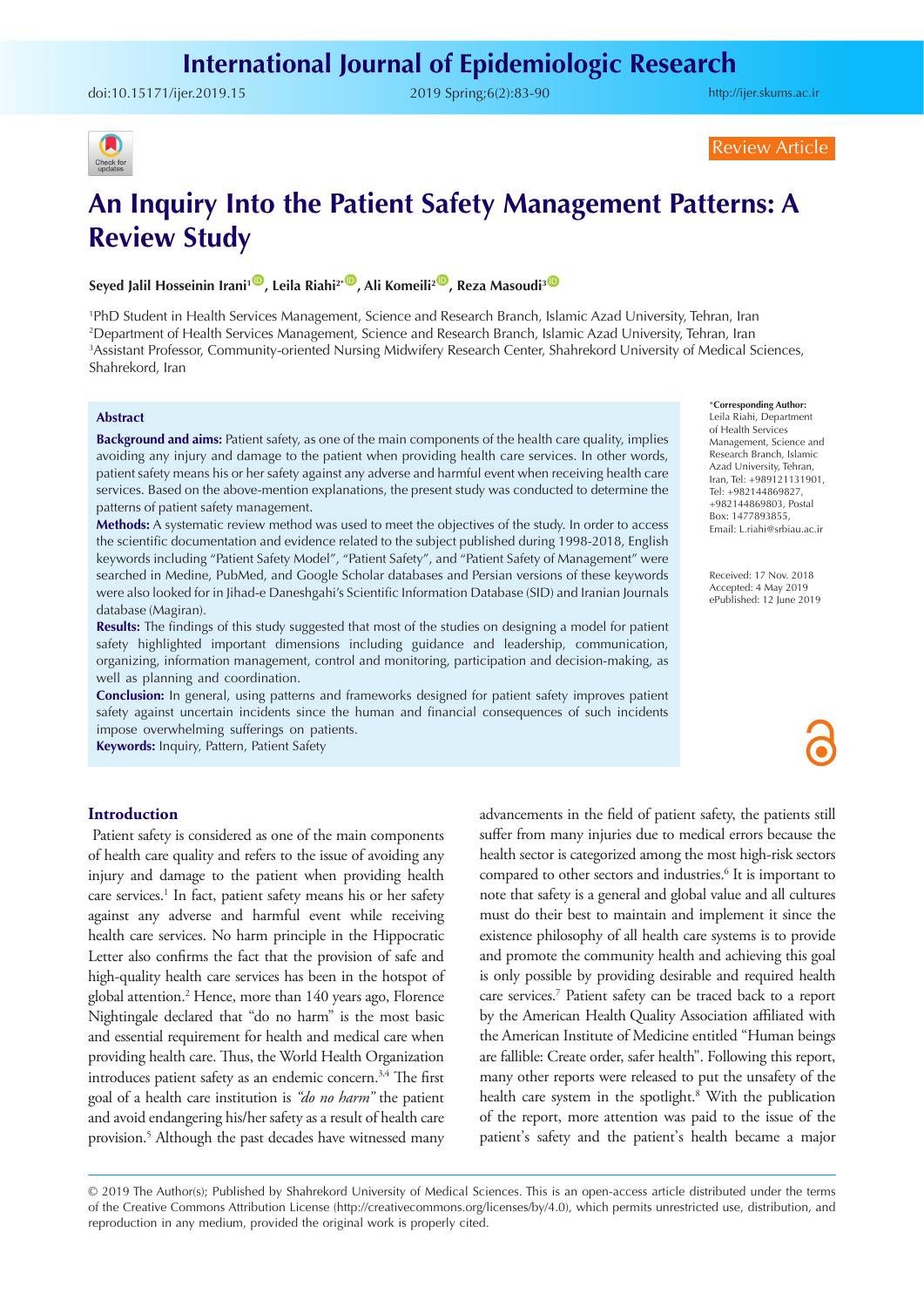concern in the health system.<sup>9</sup> In health care systems, errors are an important issue for practitioners, managers, health care policymakers, as well as the general public and patients. Therefore, identifying and minimizing professional errors are considered as the main priorities for health care providers. In this regard, special attention is paid to patient safety models.<sup>10</sup> Some of eminent characteristics of the patient's safety culture include disclosing the errors, training employees regarding patient safety, having an error reporting system, applying reporting systems to improve the procedures, stopping blaming those perpetuating mistakes, having teamwork, establishing clear communication between the departments and their collaboration with each other towards the benefits of the patients, and focusing on the issue of safety by top leaders.11,12 Therefore, patient safety may be compromised by the lack of communication between the health care providers, which is affected by some human factors such as interpersonal relationships. In addition, preventable medical errors occur due to the lack of proper communication, along with the lack of coherence and coordination.<sup>13</sup> Previous research shows that only 26% of the adverse events, errors, and factors related to the performance of care providers such as the lack of skills and adequate knowledge and technical errors threat patients' safety. However, the major systemic errors threatening the patients' safety (74%) are related to other factors like the lack of policy and program implementation, inadequate supervision, delays in the provision of care, faulty equipment, as well as the lack of staff and unavailability of equipment. Based on the results of another study, many other factors such as system communications and the type of management and resources can influence patient safety as well.<sup>14</sup> Accordingly, recognizing patient safety patterns can play an important role in institutionalizing patient

safety management. Therefore, the current study aimed to determine the patterns of patient safety management.

#### **Methods**

A systematic review method was used based on study purposes. In order to access the scientific documentation and subject-related evidence published from 1998 to 2018, English keywords such as "Patient Safety Model", "Patient Safety", "Patient Safety of Management" were searched in several databased including Medline, PubMed, and Google Scholar. Further, the Persian version of the above-mentioned keywords was also searched in Jihad-e Daneshgahi's Scientific Information Database (SID) and Iranian Journals database (Magiran). The inclusion criteria were all quantitative and qualitative articles published in Persian and English that were related to the subject and the exclusion criteria included those articles that had an overlap with the other articles or the articles that their full texts were not available. Two independent researchers (i.e., a PhD student in Medical Education and PhD in Health Education) checked the articles and a total of 102 articles were examined in the initial search. In order to assess the quality of the obtained studies, their titles and abstracts were examined carefully. At this stage, 45 articles were omitted due to their overlapping with other articles and the lack of access to their full texts. Finally, 57 papers were selected in the first stage and the patient safety priorities were examined. Then, 23 articles introducing a model for patient safety were included based on the aim of the study (Figure 1). Next, a data extraction form, designed based on the purpose of the research, was used to extract data. Eventually, the obtained results from reviewing the articles were analyzed, summarized, and reported after completing this form.



**Figure 1.** Method of the Included Articles.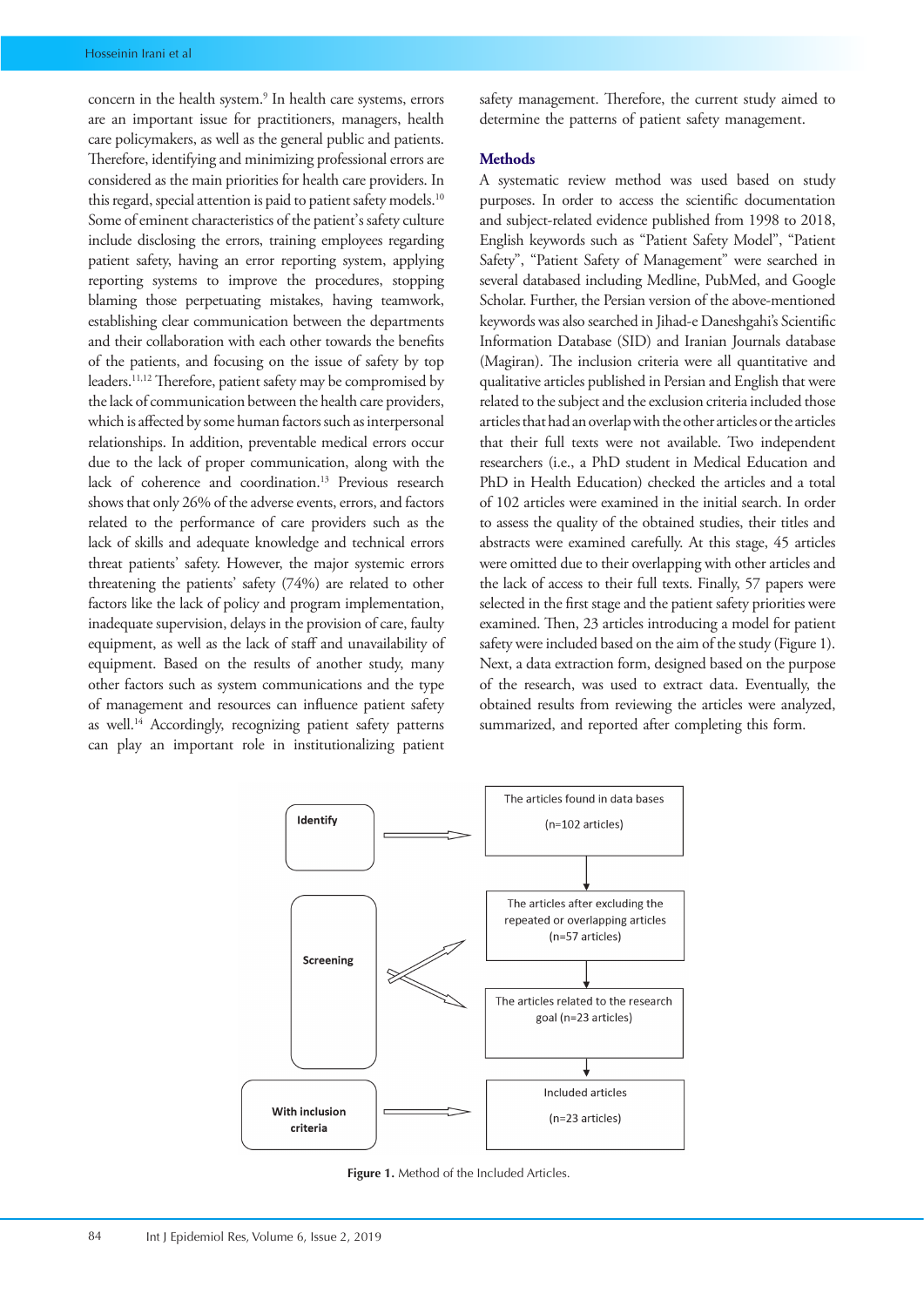#### **Results**

Fifty-seven out of 102 examined papers were found to address various aspects of patient safety. Of these 102 papers, 28 and 29 ones were domestic and foreign papers, respectively. In addition, 42, 13, and 2 papers were quantitative, qualitative, and review papers, respectively. The most important discussed topics in these articles belonged to governance and leadership, communication, organizing, information management, control and monitoring, participation and decision-making, planning, coordination and teamwork, organizational learning and continuous improvement, patient safety training, the role of individual factors, reporting, job satisfaction, safe environment, safe clinical services, nonpunitive responses in the case of error, professional ethics, medication management, infection reduction, safety culture, and effective clinical system, respectively (Table 1).

In the second step, 23 articles, each representing a patient's safety model and its related dimensions, were extracted and examined based on the aim of the study. Fourteen articles highlighted the dimensions of management and leadership in introducing their pattern and, in this respect, addressed various issues such as developing a patient care plan, providing an opportunity for discussion, ensuring the availability of resources, focusing on proper behavior, ensuring the presence of the qualified staff, highlighting succession planning, creating structural solidarity, discussing the commitment of hospital senior management to patient safety, presenting policies and clinical guidelines, providing support services, disseminating quality management culture, focusing on human resource empowerment, following up patient safety plans, supporting the training process, creating effective and positive communication between management and staff, removing the constraints, auditing support and prioritizing it by senior hospital management, releasing organizational goals and responsibility, respectively.<sup>11,13-23</sup> Eleven articles referred to planning in introducing their pattern and in this area, highlighted planning for manpower, equipment, and health care providers, planning for joint work, having a patient safety

program, developing a patient safety culture, implementing Innovations in the Patient Safety Program, planning for patient orientation realization, establishing Health Justice Program and Patient Safety Improvement Program in each risk, planning for practice and documentation, having strategic and operational planning for patient safety, planning for using the results of monitoring and evaluation, as well as developing the quality assurance strategy and the content of the work and technology.11,13-15,17,21-26 Similarly, 7 articles, in introducing their pattern, delved into decision making, especially developing thinking skills for patient safety, evidence-based decision-making, theory and practice correlation, and decision making, providing the possibility for patient involvement in safety process and decisionmaking for treatment, promoting innovation and creativity in decision-making, making decisions for the proper implementation of procedures, making decisions based on predetermined priorities, and focusing on solving the problem.4,14,15,24,27-29 Further, 10 articles, in introducing their pattern, addressed organizing dimension, particularly issues such as acting toward achieving the goals, participating in teamwork, sharing information for direct care of the patient, perceiving the role and responsibilities, using the resources optimally, providing high productivity, hiring skilled staff, organizing knowledge- and standard-based care, developing professional skills, organizing pharmaceutical and blood transfusion systems, focusing on organizational learning and teamwork among organizational departments, identifying the defects in organizational factors and equipment, organizing the involvement of all staff in patient safety program, organizing human resources, providing equipment and facilities, investing in human resources, and improving the structures.4,11,15-17,23,25,29,30 Likewise, 15 articles referred to communications in their introduction of the pattern, and in this area, the most important items were communicating with patients accurately and allocating enough time to them, having verbal, as well as visual and auditory communication, obtaining patients history, reporting to

**Table 1.** The Most Important Subjects Addressed in the Examined Articles

| <b>Item</b> | <b>Subject of the Paper</b>                                                                                                  | No.       |
|-------------|------------------------------------------------------------------------------------------------------------------------------|-----------|
|             | Governance and leadership                                                                                                    | 30 papers |
|             | Communication                                                                                                                | 18 papers |
| 3           | Organizing                                                                                                                   | 18 papers |
| 4           | Information management                                                                                                       | 17 papers |
| 5           | Control and monitoring                                                                                                       | 15 papers |
| 6           | Cooperation and decision making                                                                                              | 15 papers |
| 7           | Planning                                                                                                                     | 10 papers |
| 8           | Coordination and teamwork                                                                                                    | 9 papers  |
| 9           | Organizational learning and continuous improvement                                                                           | 8 papers  |
| 10          | Patient safety training                                                                                                      | 7 papers  |
| 11          | The role of individual factors                                                                                               | 4 papers  |
| 12          | Reporting, job satisfaction, safe environment, safe clinical services, and non-punitive responses in the case of error       | 2 papers  |
| 13          | Professional ethics, medication management, infection reduction, safety culture, and effective clinical system, respectively | 1 paper   |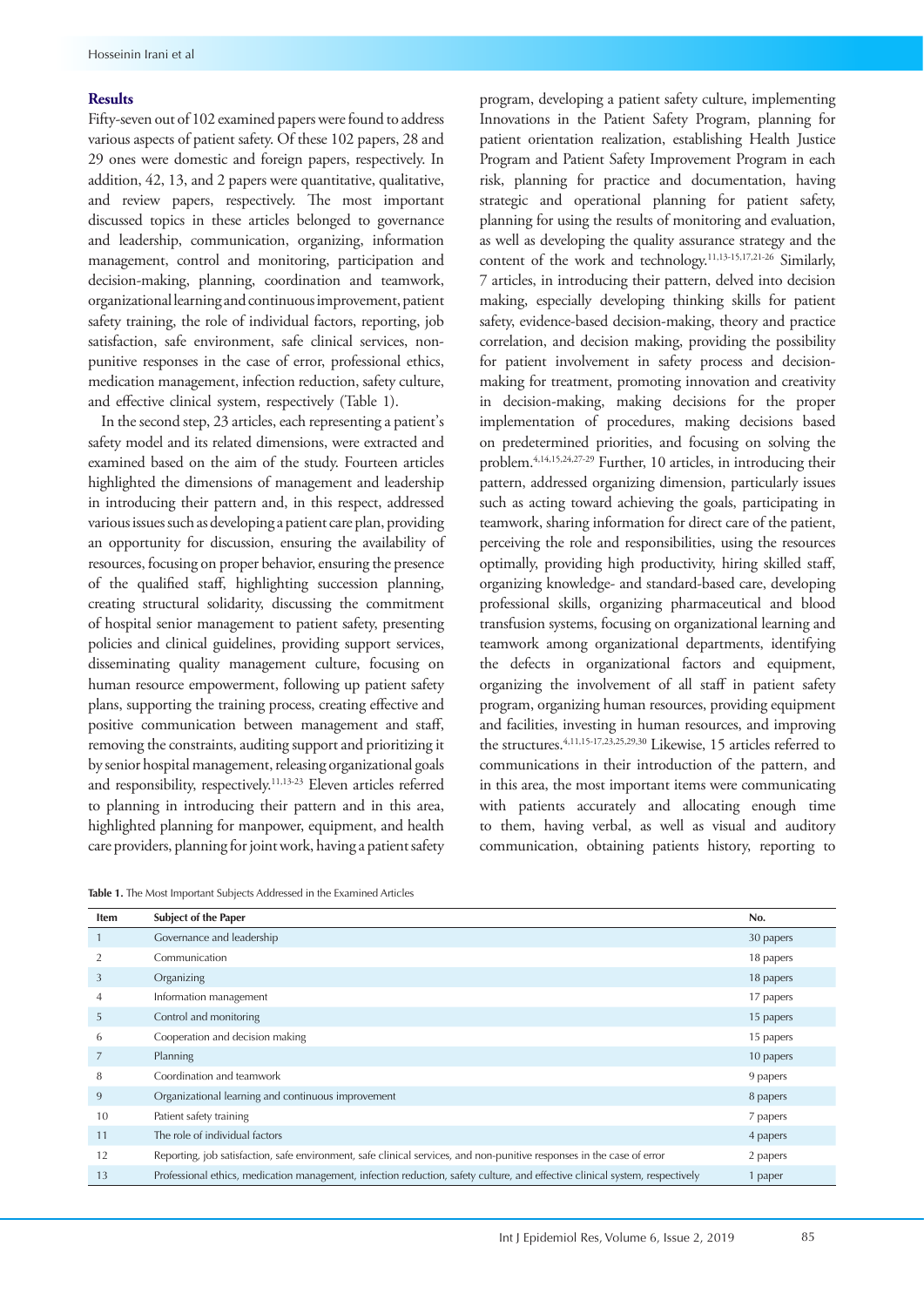health care providers, encouraging patients to criticize and express their views, creating a friendly environment for patient safety in the hospital, identifying the patient's proper identity, sharing patient-related practices, establishing personal and professional communication, as well as leaders and staff communication, having effective communication at patient handover, establishing communication before and after safety incidents, encouraging the desire to help the leader, focusing on the manager's communication with the patient, the physician's communication with the nurse, and the coordination and communication between team members.4,11-13,16,18,20,23-25,27-31 Coordination dimension was highlighted in nine articles including topics such as positive and constructive interaction, mutual support, coordination and cooperation among health care providers at high levels of workload, coordination in critical situations, patient transfer and dispatch, and ensuring the accuracy of medication, inter-department coordination and implementation of patient safety priorities, sharing experiences, coordination in continuity of care, coordination and preparation, coordination in providing clinical services to patients, and finally, interpersonal coordination and collaboration.13,14,19,21,23,27,28,30 Eventually, 11 articles highlighted the control dimension when introducing their pattern and in this area, controlling safety condition of the patient, evaluating and measuring the results, assessing the quality of health services continuously, controlling functions and processes, controlling the equipment and ensuring its faultlessness, controlling treatment protocols, following up corrective actions, showing agreement with corrective actions by senior hospital management, providing real-time supervision, ensuring the non-occurrence of the errors, safe systems, the manner of evaluating and disseminating the evaluation results, providing governance management and supervision, and monitoring the beds.11,15,19,22,23,26,29,30

#### **Discussion**

The evaluation of the published articles suggests that leadership plays a key role in patient safety in all medical centers and hospital departments. Providing appropriate opportunities to discuss the performance and ensuring access to qualified human resources and equipment is one of the main responsibilities of the senior management of the hospital regarding providing patient safety.30 Hence, developing patient safety capabilities and predicting substitute forces and attracting their participation in parallel with creating structural solidarity in patient safety management is very important.<sup>24</sup> On the other hand, patient safety managers should be well-versed in leadership skills, have general insights about patient safety, and support patient safety plans.11 Furthermore, they are committed, having a flexible morality, to put empowering employees and maintain patients' dignity on their agenda 15. It is also critical to follow the implementation of the patient safety plan and establish effective communication with the staff and patients, along with applying the standards and policies of patient safety management.<sup>16,17</sup> Planning is considered another effective element in managing patient safety. Patient safety managers help to develop the safety and innovation and creativity culture in patient safety plans through planning for human resources, finance, equipment, and teamwork.<sup>4,24</sup> Realizing patient orientation in the health system and planning based on the weight of the patient's safety hazards, along with determining how to improve the safety in each hazard, is one of the priorities of patient safety management,<sup>14,15</sup> which is achievable through formulating strategies and policies and taking advantage of practical and applied patterns.<sup>17</sup> The patterns prepare the ground for decision-making and stimulate patient safety manager to think out scientific decisions in order to solve patient safety problems using evidence, as well as employees, patients, and society views.<sup>4,24</sup> This partnership clarifies patient safety priorities and decisionmaking based on them and thus promotes productivity and the optimal use of the resources.<sup>14,27</sup> Of course, this requires organizing the performance in line with the goals, applying the skilled staff, organizing a knowledge- and standard-based care, and continuously developing professional abilities.<sup>24,30</sup> Part of these abilities includes organizational learning and teamwork and participation in brainstorming for decision making.11,15 In addition, organizing leads to increased productivity and controls the organizational and individual factors which cause errors.<sup>17,31</sup> Organizing resources provides a framework for improving patient safety and leads to method and activity improvement.<sup>19</sup> In other words, improving the structures can improve health care processes and outcomes.<sup>23</sup> Nevertheless, organizing the resources for achieving patient safety management requires related information and technology. Training the members of the treatment team and information flow through collecting information, examining information, and using the data based on scientific research are among the items that are employed to improve the patient's safety process.<sup>4,24,30</sup> Conversely, insufficient knowledge and training regarding patient safety and inadequate information regarding the application of techniques can endanger the patient's safety.<sup>16</sup> Hence, techniques related to identifying safety priorities, reporting critical situations, using patient handover methods, clarifying the problems based on the data, and taking advantage of the feedback and inconsistent audits can be useful in this respect.<sup>26,29</sup> However, this information alone does not suffice, rather sharing it through interpersonal and organizational communication can double the value of the information. Moreover, communicating with patients, using a common language, holding verbal and auditory communication with them and encouraging them to express their views and opinions, and sharing safety incidents with patients are other factors that complement this approach. $4,24,30$  On the other hand, professional leadership communication with employees leads to improvements in performance and recommendations provided to the patients,<sup>11,12</sup> because poor communication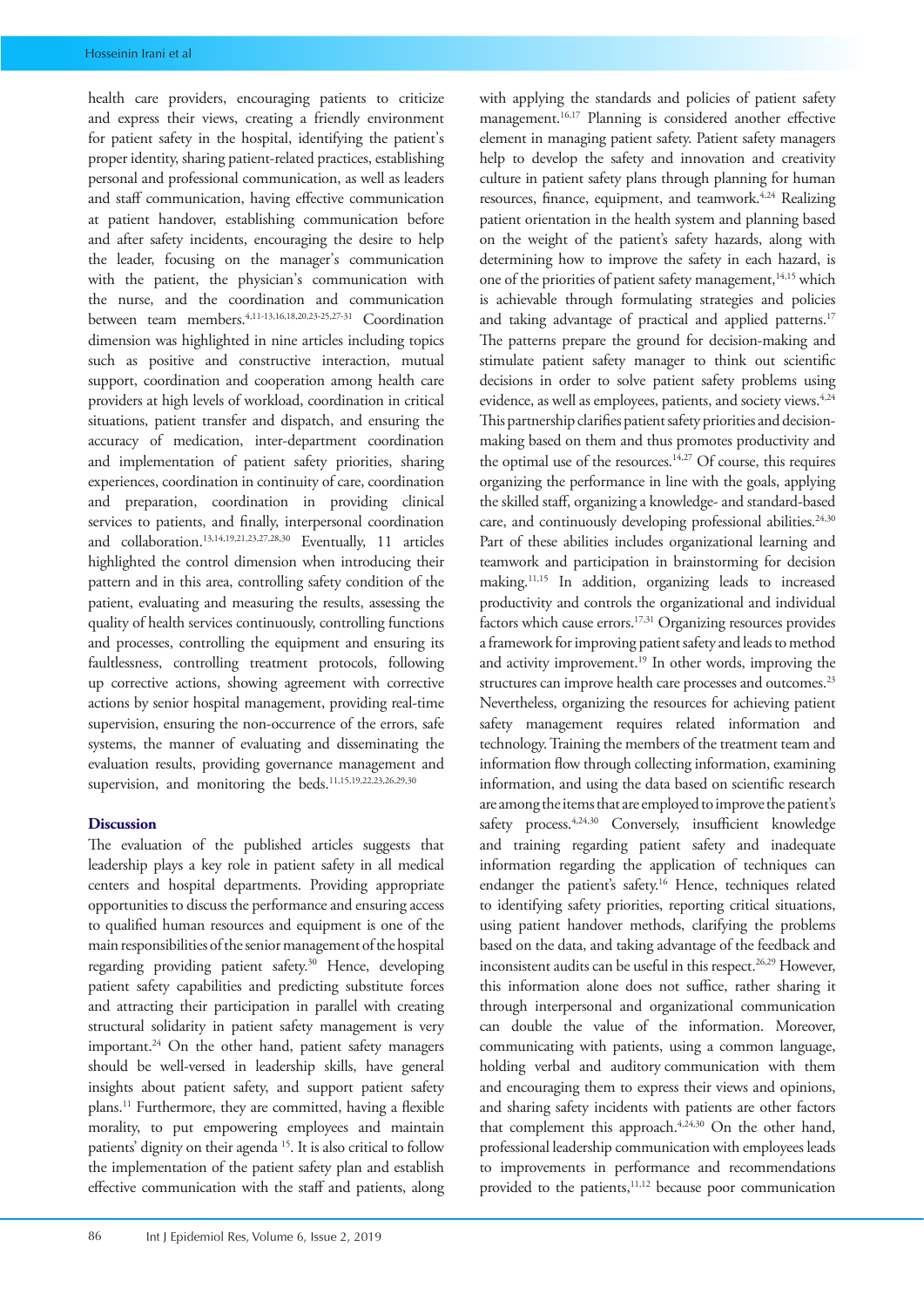leads to committing error regarding the patient.16 Therefore, communication forms in light of coordination. Positive and constructive cooperation and collaboration among the staff in the case of high volume of work, the prediction of needs, and the evaluation of the employee's performance regarding patient safety such as coordination in proper patient handover and dispatch and proper medication consumption are some of the most important issues.<sup>28,30</sup> In parallel, paying attention to the implementation of patient safety priorities in each department, which results from sharing the experiences, is a matter of importance as well.<sup>14</sup> Additionally, the structure and content of each internal audit are due to the coordination and concentration of the Patient Safety Audit Board on health care policies.<sup>21</sup> Such policies facilitate the control of patient safety management, evaluate the results, and ensure the quality of health care services.15,30 The treatment protocol is another tool that can be used to monitor patient safety management. Such protocol can be utilized to identify corrective actions and the measures related to them and thus follow up them through control measures.<sup>28,29</sup> In addition, controlling the functions and processes and using real-time monitoring techniques are also highly important.<sup>26</sup> Table 2 represents an overview of the approaches adopted by the examined patterns.

#### **Conclusion**

Promoting patient safety, as a challenge for health systems in all countries around the world, is one of the most important factors for improving the quality of health care services. Obviously, unsafe care is a constant feature of health care services, and treatment and its successful consequences for each patient, along with professional competence of each and every health service provider also depend on a range of other factors. Health care leaders worldwide struggled to make measurable progress in patient safety steps taken to develop conceptual frameworks for patient safety research, 6 to reduce preventable harm, 7 to engage physicians in quality and safety at academic medical centers. Lao Tzu observed

**Table 2.** A Summary of the Findings of the Reviewed Patterns

| Item | Paper Title (Pattern)                                                                                                                                                                                   | <b>Authors</b>                          | <b>Approach Overview</b>                                                                                                                                                                                                                                                                                                                                                                                                                                          |
|------|---------------------------------------------------------------------------------------------------------------------------------------------------------------------------------------------------------|-----------------------------------------|-------------------------------------------------------------------------------------------------------------------------------------------------------------------------------------------------------------------------------------------------------------------------------------------------------------------------------------------------------------------------------------------------------------------------------------------------------------------|
| 1    | Evaluation of PMCH Model Adoption on<br>Teamwork and Impact on Patient Access and<br>Safety                                                                                                             | Khanna et al                            | Recommends a workgroup formed based on education and cooperation; Presents an<br>integrated framework to provide patient-centered health services.                                                                                                                                                                                                                                                                                                                |
| 2    | The COPA Model: A Comprehensive Framework<br>Designed to Promote Quality Care and<br>Competence for Patient Safety                                                                                      | Lenburg et al                           | Recommends planning for human resources and equipment, developing professional<br>capabilities for patient safety, nominating substitutes, and organizing knowledge- and<br>standard-based care and professional communication.                                                                                                                                                                                                                                   |
| 3    | <b>WHO</b><br>Patient safety friendly hospitals                                                                                                                                                         | Ravagi et al                            | Notes the commitment of the senior management of the hospital to the patient's<br>safety plan and the availability of qualified staff, clinical policies and guidelines, and<br>standardized methods and support services; The possibility of patients' involvement<br>and the power to adopt right decisions about how to treat and participate in the<br>patient's safety activities.                                                                           |
|      | Investigating the status of patient safety culture<br>from nurses' point of view in selected educational<br>hospitals affiliated to Shahid Beheshti University of Lori et al<br><b>Medical Sciences</b> | Shamsuddini                             | Suggests staff training regarding patient safety, the presence of a reporting system for<br>different kinds of error, taking advantage of a reporting system to improve processes,<br>avoid blaming individuals, teamwork, transparent communication between units and<br>departments, and their collaboration in order to benefit the patient and top leaders'<br>attention to safety.                                                                           |
| 5    | Investigating the managers point of view on<br>the Observance of Comprehensive Quality<br>Management Components in Tehran University of<br>Medical Sciences Hospitals                                   | Rabieian et al                          | It highlights planning for the realization of a patient-centered health care system,<br>planning for justice, flexibility, and staff empowerment, maintains patient dignity,<br>senior managers' commitment to patient safety, and the dissemination of quality<br>management culture, decision-making for members' involvement, adopting decisions<br>to promote innovation and creativity, and continuous evaluation of the quality of<br>health care services. |
| 6    | EU Validation of a Minimal Information Model<br>for Patient Safety Incident Reporting and Learning<br>Systems                                                                                           | World Health<br>Organization<br>(WHO)   | The minimum information pattern for patient safety, as a joint commitment of the<br>countries, begins with reporting and learning and with the support of the World<br>Health Organization. The primary goal of patient safety is to emphasize the reports of<br>the organization to learn from experiences and the reporting system should be such<br>that its response is useful, visible, and justifying.                                                      |
| 7    | Ddonabedian's Lasting Framework for Healthcare<br>Quality                                                                                                                                               | John Z. Ayanian<br>and Howard<br>Markel | Its approach to the quality and patient safety was in the field of technical<br>management, diagnosis, prevention, enhancement, coordination, the continuity of<br>care, physician and patient communication, economic efficiency, and social values.<br>Further, it focuses on values and pays attention to the results of the principle of<br>patient-centered care was Ddonabedian conceptual framework.                                                       |
| 8    | Examining the success rate of clinical governance<br>in Tehran hospitals                                                                                                                                | Mosaddeg Rad<br>et al                   | It is a system for ensuring the quality of health care services and is responsible for<br>and makes health care organizations responsible in relation to the provided services.<br>Clinical governance components include management and leadership, staff training,<br>clinical audit, clinical efficacy, risk management, information management and<br>employee, and community involvement in providing health services.                                       |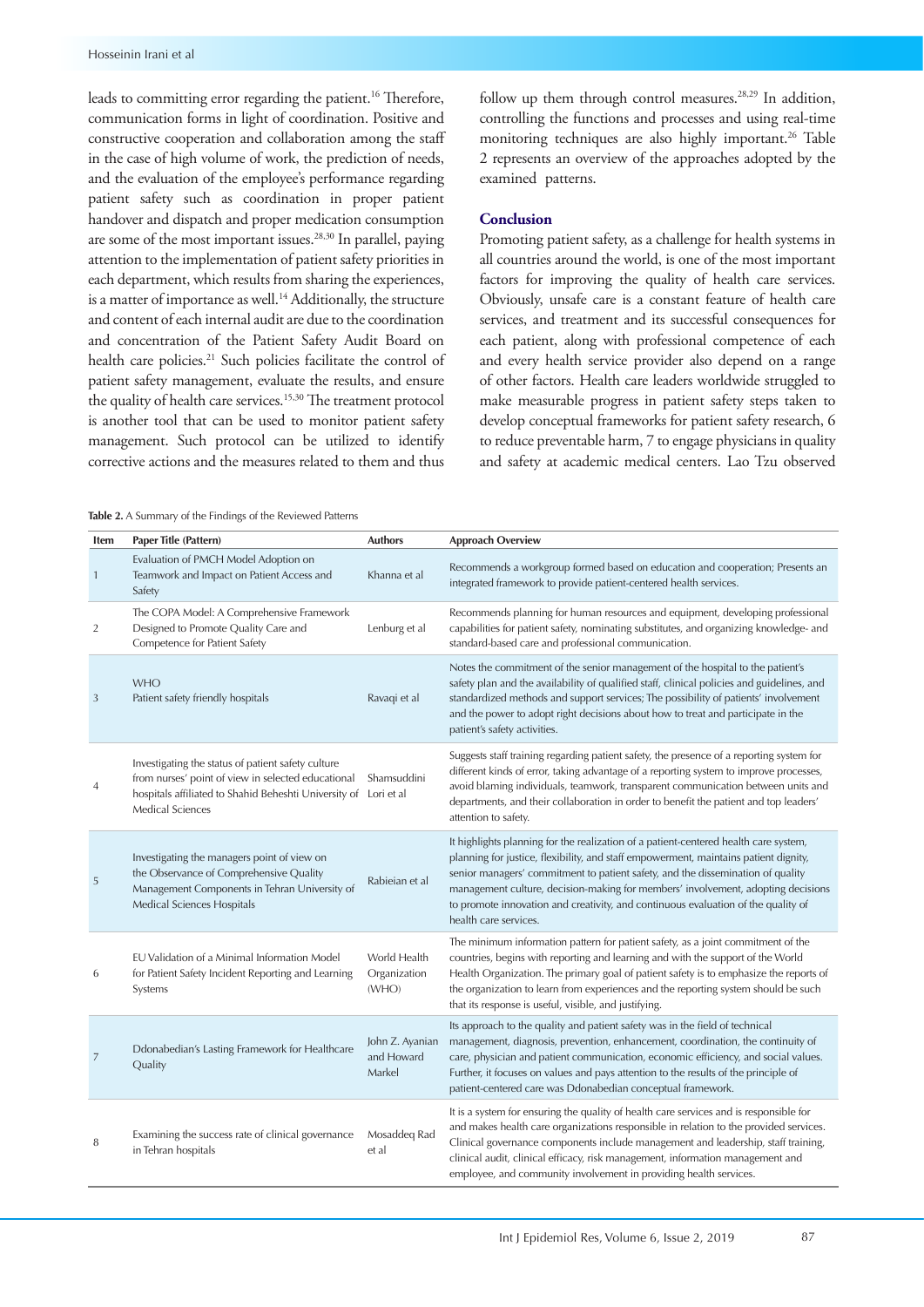## **Table 2.** Continued

| Item | Paper Title (Pattern)                                                                                                                                                                                                            | <b>Authors</b>           | <b>Approach Overview</b>                                                                                                                                                                                                                                                                                                                                                                                                                                                                                                                        |
|------|----------------------------------------------------------------------------------------------------------------------------------------------------------------------------------------------------------------------------------|--------------------------|-------------------------------------------------------------------------------------------------------------------------------------------------------------------------------------------------------------------------------------------------------------------------------------------------------------------------------------------------------------------------------------------------------------------------------------------------------------------------------------------------------------------------------------------------|
| 9    | Prioritizing the risk of patient-related hazards<br>in health care units with a hierarchical analysis<br>model, a case study of a teaching-therapeutic<br>hospital                                                               | Zarezadeh et al          | Hierarchical analysis model is one of the most commonly used methods for decision<br>making, which is used to prioritize the factors affecting the services provided,<br>including quality and clinical errors. The hierarchy analysis process is one of the most<br>comprehensive systems designed for decision making with multiple criteria.                                                                                                                                                                                                 |
| 10   | Understanding and managing patient safety risks                                                                                                                                                                                  | Zarei et al              | The Swiss cheese model in analyzing medical errors emphasizes focusing on their<br>"root causes" and believes that pseudo-errors should not be merely highlighted, rather<br>all contextual conditions making the occurrence of an error possible should be taken<br>into consideration as well.                                                                                                                                                                                                                                                |
| 11   | Investigating the Errors of Operative Room<br>Processes in the Namazi Hospital Using Failure<br>Mode and Effect Analysis (FMEA)                                                                                                  | Kavousi et al            | It is a powerful and useful tool for evaluating potential errors and preventing<br>them from happening. In addition, it is an important technique for identifying and<br>eliminating potential or well-known errors, which is considered to increase the<br>reliability and safety of complex systems and to provide information and decision<br>making on risk management.                                                                                                                                                                     |
| 12   | Improving the Patient Satisfaction Index in Health<br>Care Center Using Six Sigma Approach                                                                                                                                       | Mostadam et al           | Six Sigma uses a standardized step-by-step process with specific tools for directing<br>projects called DMAIC, which stands for Define, Measure, Analysis, Improve, and<br>Control. DMAIC is a systematic approach used to reduce variability and achieve<br>improvement in six sigma.                                                                                                                                                                                                                                                          |
| 13   | Evaluating the Effectiveness of HSE Education<br>Based on the EFQM Excellence Model                                                                                                                                              | Ramezani et al           | Organizational Excellence Model consists of nine items in two capabilities and<br>outcomes categories. Performance indicators include leadership, policy and strategy,<br>human resources (staffing), partnerships, resources and processes, and the results<br>indicators encompass customer outcomes, HR outcomes, community outcomes, and<br>key performance outcomes. In this model, 50% of the scores (500 points) is attributed<br>to the capabilities section and 50% (500 points) to the results section with a total<br>score of 1000. |
| 14   | .H-R Model: Basic Framework of Sciences and<br>Technologies in Patient Safety, International<br>Association of Risk Management in Medicine                                                                                       | Sakai                    | This pattern is concentrated in the field of guidance and leadership with a clinical<br>risk management approach before the incident and crisis management after the<br>incident, in the field of information, with the approach to assessing the clinical<br>risk before the accident, and identifying the crisis after the incident and in the field<br>of communication with the communication approach before the incident and<br>communication after the crisis.                                                                           |
| 15   | Understanding and managing patient safety risks                                                                                                                                                                                  | Zarei et al              | This pattern is defined to provide patient safety by for classifying the root causes<br>of errors in the organizational framework, organizing and management, work<br>environment, team, staff, duty, and patient.                                                                                                                                                                                                                                                                                                                              |
| 16   | Evaluation of Nurses' Viewpoints regarding the<br>Relationship Between the Components of the<br>Work System of the Nursing Personnel and the<br>Safety of Patients Admitted to the Hospitals of<br>Zanjan, Using the SEIPS Model | Doroodi et al            | According to SEIPS Model, the set of factors consisting of the employees' system<br>of work in the field of health includes the components related to technology and<br>medical equipment, physical environment conditions, personnel tasks, and the<br>characteristics of employees and organizations.                                                                                                                                                                                                                                         |
| 17   | "Going solid": A model of system dynamics and<br>consequences for patient safety                                                                                                                                                 | Cook and<br>Rasmussen    | A descriptive model that describes the coordination and management of health<br>services in order to maintain patient safety and considers decision-making realm<br>necessary for bed management.                                                                                                                                                                                                                                                                                                                                               |
| 18   | Development of Nurses' Pharmaceutical Errors<br>Model                                                                                                                                                                            | Zaqari Tafreshi<br>et al | The conditions causing the error are expressed as individual and organizational<br>factors. The complexity of care, team factors, communication, work experience, and<br>work dynamics are some of these factors.                                                                                                                                                                                                                                                                                                                               |
| 19   | A Model of Safety Performance in Perioperative<br><b>Registered Nurses</b>                                                                                                                                                       | Nuntawinit et al         | Safety culture, management values, communication, education, and safe systems and<br>environment are some of the elements which create patient safety.                                                                                                                                                                                                                                                                                                                                                                                          |
| 20   | Optimal governance of patient safety: A qualitative<br>study on barriers to and facilitators for effective<br>internal audit                                                                                                     | van Gelderen<br>et al    | It addresses factors affecting internal audit and enumerates the position of the audit<br>committee, audit structure and content, the composition of the audit committee, and<br>the cultural factors as the requirements of an effective audit.                                                                                                                                                                                                                                                                                                |
| 21   | The Effect of Using the SBAR Model in Nurses'<br>Shift handover on communication dimension of<br>Nursing Care Quality from Patients' point of view                                                                               | Baqaei et al             | This pattern includes the current and past status of the patient (information), along<br>with examinations and advice (communication) and codifies the standardized method<br>of patient handover.                                                                                                                                                                                                                                                                                                                                              |
| 22   | An Organizational Learning Framework for Patient<br>Safety                                                                                                                                                                       | Edwards                  | It draws a framework for patient safety. In this framework, improving work processes,<br>learning, organizational culture, and employees' knowledge and skills play an<br>important role.                                                                                                                                                                                                                                                                                                                                                       |
| 23   | The Role of Interpersonal Relations in Healthcare<br>Team Communication and Patient Safety: A<br>Proposed Model of Interpersonal Process in<br>Teamwork,                                                                         | Lee and Doran,           | It establishes the framework of interpersonal communication and performance in<br>caring teams based on perception, assessment, feedback, and performance, and<br>explains the processes, communication structure, coordination, and the performance<br>of the health care team.                                                                                                                                                                                                                                                                |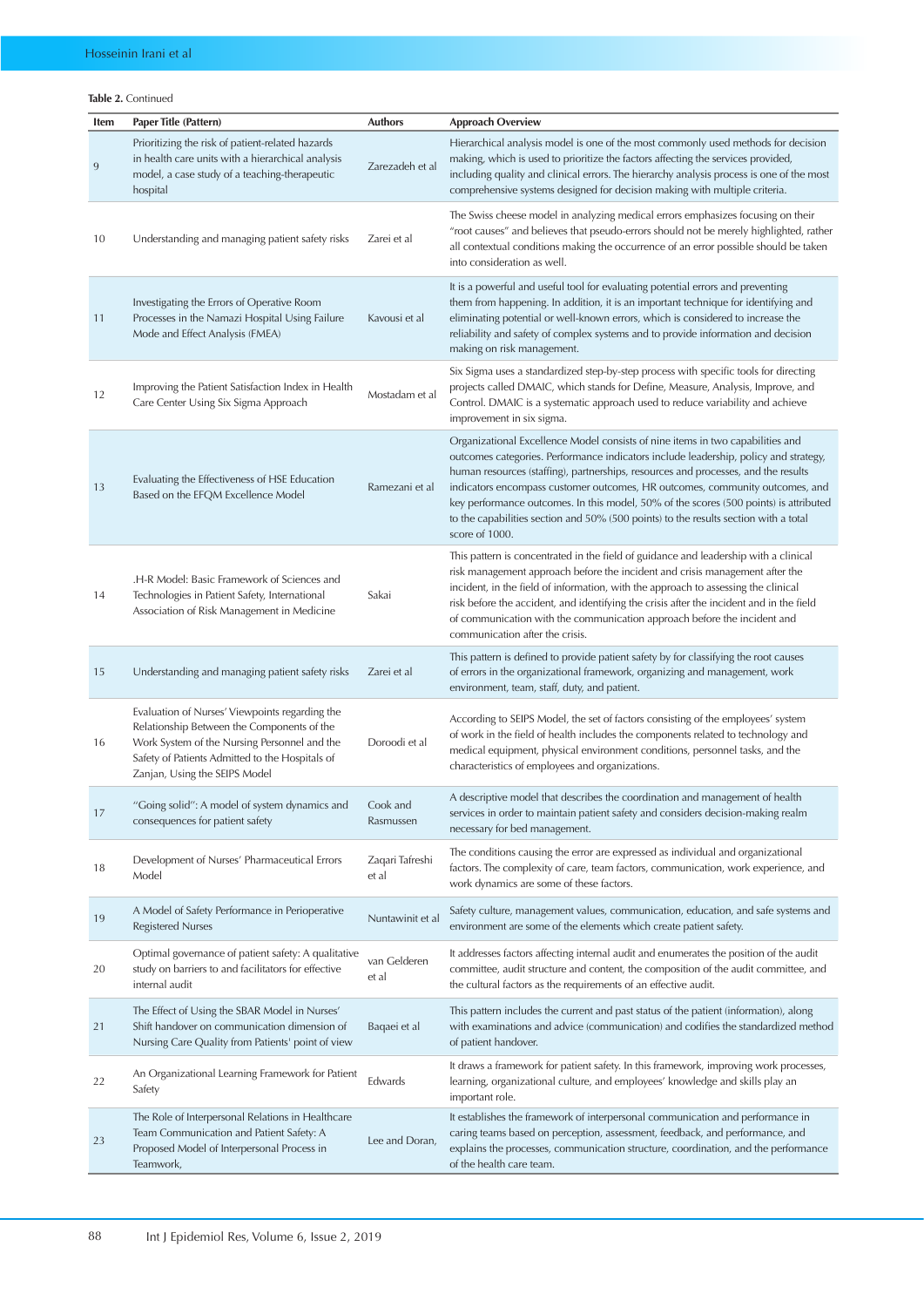that "the journey of a thousand miles begins with a single step." Once the goal is set, the challenge is to take that first step. This organizational learning framework for patient safety uses the current language of management and provides a structure for identifying the most promising leverage points for improvement.32 The findings of the study suggested that the most important factors, among others, were guidance and leadership, communication, organizing, information management, control and monitoring, participation and decision making, and planning and coordination. Therefore, taking advantage of the patterns and frameworks designed for patient safety helps to increase patient safety against uncertain incidents. The human and financial consequences of different types of incidents may impose overwhelming suffering on human beings. For example, the SBAR (Situation-Background- Assessment- Recommendation) technique provides a framework for communication between the members of the health care team about a patient's condition. SBAR is an easy-to-remember, concrete mechanism which is useful for framing any conversation, especially the critical ones and requires a clinician's immediate attention and action. In addition, it allows for an easy and focused way to set expectations for what will be communicated and how it is communicated between the members of the team, which is essential for developing teamwork and fostering the culture of patient safety.33

#### **Ethical Approval**

Not applicable.

### **Conflict of Interest Disclosures**

None.

#### **References**

- 1. Shali M, Joolaee S, Hooshmand A, Haghani H. Committed Nurse: This Patient is wrong. Medical Ethics Journal. 2016;10(34):11-30. [Persian].
- 2. Akbari R, Zarei E, Gholami A, Mousavi H. A survey of patient safety culture: A tool for improving patient safety in healthcare providers service organizations. Iran Occupational Health. 2015;12(4):76-88. [Persian].
- 3. Arshadi Bostanabad M, Jebreili M, Kargari Rezapour M. Patient safety culture assessment in neonatal intensive care units of Tabriz from the perspective of nurses in 2013. Iranian Journal of Nursing Research. 2015;3(38):26-35. [Persian].
- 4. World Health Organization (WHO). Definitions of key concepts from the WHO patient safety curriculum guide (2011). WHO; 2018.
- 5. Mayelafshar M, Memarpour M, Riahi L. The Relationship Between the Type of Medication Errors Reported and Patient Safety Standards in a Public Hospital in Tehran City. Journal of School of Public Health and Institute of Public Health Research. 2017;15(3):252-66. [Persian].
- 6. Mohebifar R, Alijanzadeh M, Safari Variani A, Khoshtarkib H, Ghanati E, Teymouri F, et al. Studying patient safety culture from the viewpoint of staffs in educational hospitals in Tehran City. Journal of Health and Safety at Work. 2015;5(1):57-64. [Persian].
- 7. Razavi F, Mazloomi N, Torkestani Ms. Assessing hospitals

clinical risk management. Quarterly Journal of Nersing Management. 2016;5(1):49-59. doi: 10.29252/ijnv.5.1.49. [Persian].

- 8. Najafpour Z, Pourreza A. The Analysis Of Safe Clinical Services Indicators Of Tehran University Of Medical Sciences Selected Hospitals. Payavard Salamat. 2016;9(6):566-78. [Persian].
- 9. Bayatmanesh H, Zagheri Tafreshi M, Manoochehri H, Akbarzadeh Baghban A. Evaluation of Patient-Related Nursing Care with Standards in Intensive Care Unit (ICU). Armaghane Danesh. 2017;22(3):375-89. [Persian].
- 10. Nobahar M. Professional errors and patient safety in intensive cardiac care unit. Journal of Holistic Nursing and Midwifery. 2015;25(3):63-73. [Persian].
- 11. Shamsadini Lori A, Osta A, Atashbahar O, Ramazani S, Pourahmadi M, Ahmadi Kashkoli S. Patient Safety Culture from the Viewpoint of Nurses of Teaching Hospitals Affiliated with Shahid Beheshti University of Medical Sciences. Journal of Health Based Research. 2016;2(1):81-92. [Persian].
- 12. Baghaei R, Pourrashid S, Khalkhali H. The effect of using SBAR model in nursing handoff on communication dimension of nursing care from the patients' view. Journal of Nursing and Midwifery Urmia University of Medical Sciences. 2016;14(6):562-70. [Persian].
- 13. Lee CT, Doran DM. The Role of Interpersonal Relations in Healthcare Team Communication and Patient Safety: A Proposed Model of Interpersonal Process in Teamwork. Can J Nurs Res. 2017;49(2):75-93. doi: 10.1177/0844562117699349.
- 14. Raazmara MR, Jani MR, Moudi A, Sarvari MH, Drogar Z, Zolfaghri HR, et al. Prioritization of contributing factors on patient safety by analytical hierarchy process. Quarterly Journal of Nersing Management. 2016;5(1):70-8. doi: 10.29252/ijnv.5.1.78. [Persian].
- 15. Rabeian M, Masoudi Asl I, Nazari H, Azari S. Studying TUMS Hospital Managers' Viewpoints Regarding the Observance of Total Quality Management Components in 2012. Payavard Salamat. 2017;11(3):104-11. [Persian].
- 16. Parker D. Managing risk in healthcare: understanding your safety culture using the Manchester Patient Safety Framework (MaPSaF). J Nurs Manag. 2009;17(2):218-22. doi: 10.1111/j.1365-2834.2009.00993.x.
- 17. Jozi SA, Gholamnia R, Ramezani H. Evaluate the effectiveness of training programs in HSE management system using the EFQM Excellence Model Guide (case study: Center of Research and Training for Occupational Technical safety and Health). Journal of Occupational Hygiene Engineering. 2017;4(1):1-9. doi: 10.21859/johe-04011. [Persian].
- 18. Sakai R. H-I Model: Basic Framework of Sciences and Technologies in Patient Safety. Journal of Medical Safety. 2016;1(1):6-7.
- 19. Edwards MT. An organizational learning framework for patient safety. Am J Med Qual. 2017;32(2):148-55. doi: 10.1177/1062860616632295.
- 20. Nuntawinit C. Wongkhomthong J. Luangamornlert S. Chomson S. A model of safety performance in perioperative registered nurses. Siriraj Med J. 2017;61(6):292-6.
- 21. van Gelderen SC, Hesselink G, Westert GP, Robben PB, Boeijen W, Zegers M, et al. Optimal governance of patient safety: A qualitative study on barriers to and facilitators for effective internal audit. J Hosp Adm. 2017;6(3):15-25. doi: 10.5430/jha.v6n3p15.
- 22. Panesar SS, deSilva D, Carson-Stevens A, Cresswell KM, Salvilla SA, Slight SP, et al. How safe is primary care? A systematic review. BMJ Qual Saf. 2016;25(7):544-53. doi: 10.1136/bmjqs-2015-004178.
- 23. Campbell SM, Reeves D, Kontopantelis E, Sibbald B, Roland M. Effects of pay for performance on the quality of primary care in England. N Engl J Med. 2009;361(4):368-78. doi: